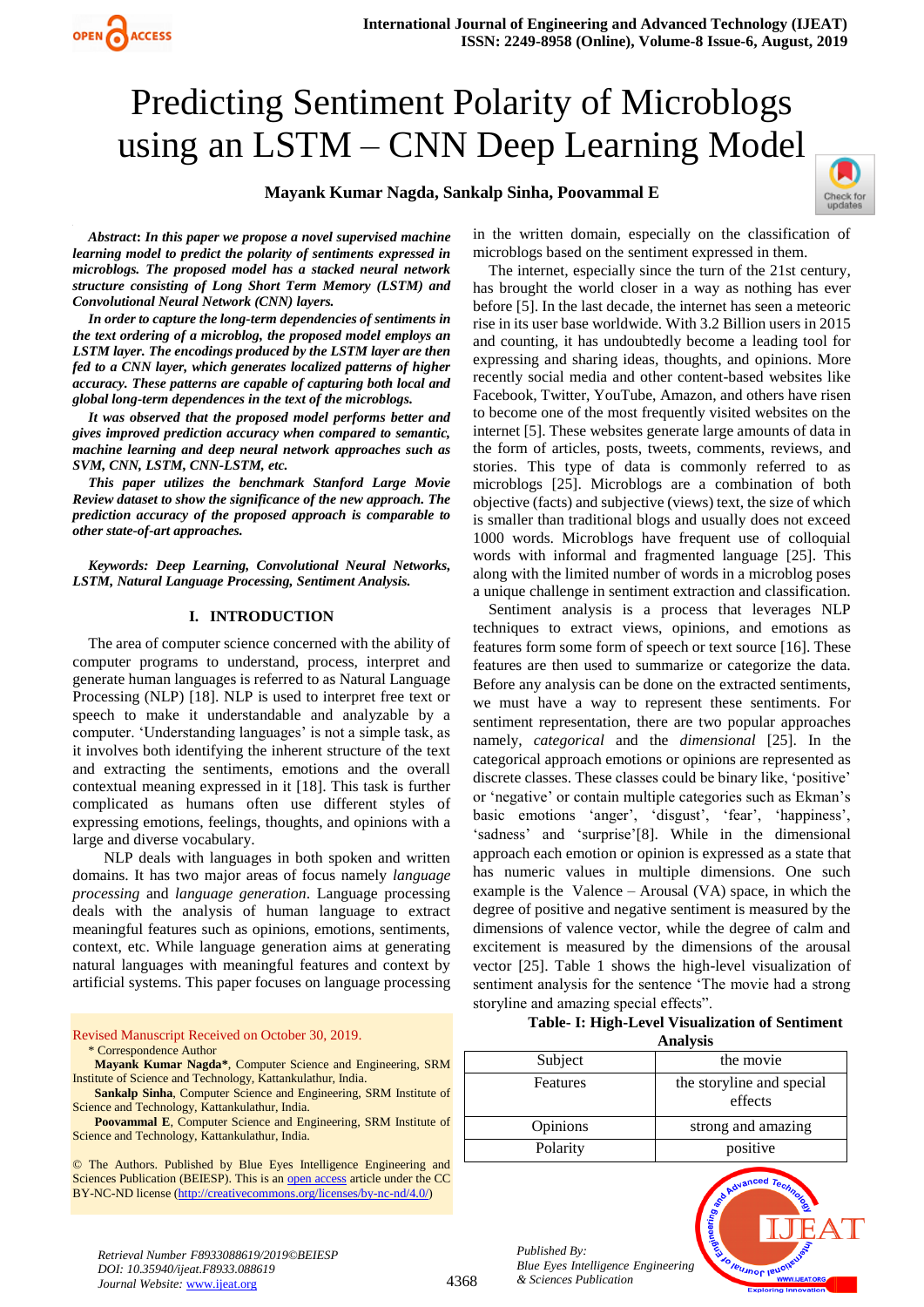In today's world which is heavily influenced by social media and online content, such classification of microblogs is of great interest to businesses and companies around the world [5]. The analysis of microblogs allows businesses

to make better advertising and marketing decisions, understand trends of the marketplace and judge the general consumer perception of their goods and services. Sentiment analysis also finds great use in the fields of user review analysis and public opinion analysis [25]. The remainder of this paper is structured into five sections. The discussion on the related work carried out on sentiment analysis of microblogs is presented in Section 2. A brief background of our approach and the proposed model is discussed in Section 3, while Section 4 outlines the structure of our model and describes its components in detail. Section 5 discusses the experimental setup and results followed by the concluding remarks in Section 6.

## **II. RELATED WORK**

This In the last decade the area of opinion-oriented information retrieval and sentiment analysis has seen a lot of work by various researchers. Much of the early work is systematically summarized in [21]. Their survey extensively covers some of the early techniques and approaches for sentiment extraction and opinion mining.The sentiments expressed in a text can be analyzed from four different perspectives or levels namely *document level*, *sentence level*, *phrase level* and *word level* [21]. Our paper focuses on the approaches and techniques applied to sentiment extraction and analysis. Therefore, we focus on the evolution of techniques and approaches for sentiment analysis of text in microblogs. We categorize the techniques and approaches of sentiment analysis based on its nature and its evolution in chronological order, there are:

- a) POS, Lexicon, and Dictionary-based Approaches.
- b) Statistical and Machine Learning Approaches.
- c) Deep Neural Network Approaches.

The traditional approach to sentiment analysis involves Part of Speech (POS) tagging along with the use of dictionaries and semantic rules. With the advent of machine learning, extensive research was carried out using machine learning models. It was observed that the machine learning models outperformed the traditional POS tagging and lexicon approaches. like [9] [20]. In recent years deep-neural network models in combination with traditional approaches have seen greater use in sentiment analysis. Deep neural network models have outperformed previous approaches. In subsection 2.1, 2.2 and 2.3, we briefly discuss the previous research work on sentiment analysis of microblogs using part of speech and lexicon approaches, machine learning approaches and deep neural network approaches.

## **A. POS, Lexicon, and Dictionary-based Approaches**

In the age of social media, microblogs and other content-based websites have become very popular [5]. To capture and make sense of the thoughts, and opinions expressed in these microblogs, classifying these microblogs based on the polarity of the sentiments expressed in them has become increasingly important. Lexicon based methods approach the problem of classifying the sentiments expressed in the text by calculating the overall semantic orientation of

the words and phrases present in it [5]. This semantic orientation is manually or automatically curated in dictionaries which store a word or phrase and its corresponding sentiment orientation [5].

A sentence-level, dictionary-based sentiment classification approach for the same was presented in [9] called *SentiWordNet*. Their approach used a collection of eight ternary classifiers having different behavior on each *synset* of the *WordNet*. The rsesults of these classifiers were used to calculate a score. The magnitude of this score would determine how positive, negative or objective the words in each *synset* were. In [20] the authors used POS tagging along with N-grams as features to propose a multinomial Naïve Bayes model for sentiment classification of tweets. Further showing that bigrams are a better feature when compared to unigrams and trigrams and inclusion of negation words improves the accuracy of their model.

In [1] the authors experimented with a feature model, a unigram model, and a tree-based model. Showing that combining prior polarity of words with their POS tags produces features that have a high weight when it comes to the classification of the tweet as 'positive', 'negative' or 'neutral'. Many variants of the lexicon and semantic approaches utilizing POS tagging and dictionary seem to be naïve in nature but have been shown to perform better than chance.

## **B. Statistical and Machine Learning Approaches**

There has been a lot of research on using various machine learning techniques to extract sentiment polarity of tweets. In [22] the authors showed that a naive Bayesian classifier outperformed the Maximum Entropy model. In [10] the authors used POS tagging, unigrams and bigrams as their feature vectors to compare SVM's with naïve Bayesian and Maximum Entropy models and demonstrated that SVM's outperform other models. In [4] the authors showed that learning rate of stochastic gradient descent-based models, when adjusted to account for different feature vectors, perform better than multimodal naive Bayesian models at the binary classification of sentiments expressed in tweets.

In [2] the authors proposed a two-phase approach for classifying the sentiments expressed in tweets. They employed prior polarity of words and POS tagging along with hashtags and punctuation marks as their feature vectors. Instead of using clean labeled data they used noisy labels extracted from twitter to train their supervised machine learning model. In the first phase, the tweets are classified on the basis of their 'subjectivity' or 'objectivity'. In the second phase all the tweets that are marked as subjective, are then further classified as 'positive' or 'negative'.

It is quite evident that supervised machine learning models need large amounts of labeled data for training, acquiring which can be time and labor-intensive task. To overcome this issue in [15] the authors proposed a semi-supervised machine learning approach in which they leverage prior known lexical and semantic knowledge, along with the labeled data to train supervised machine learning models. Their approach proved to be effective when the number of labeled training samples is small.



*Retrieval Number F8933088619/2019©BEIESP DOI: 10.35940/ijeat.F8933.088619 Journal Website:* www.ijeat.org

*Published By:*

*& Sciences Publication*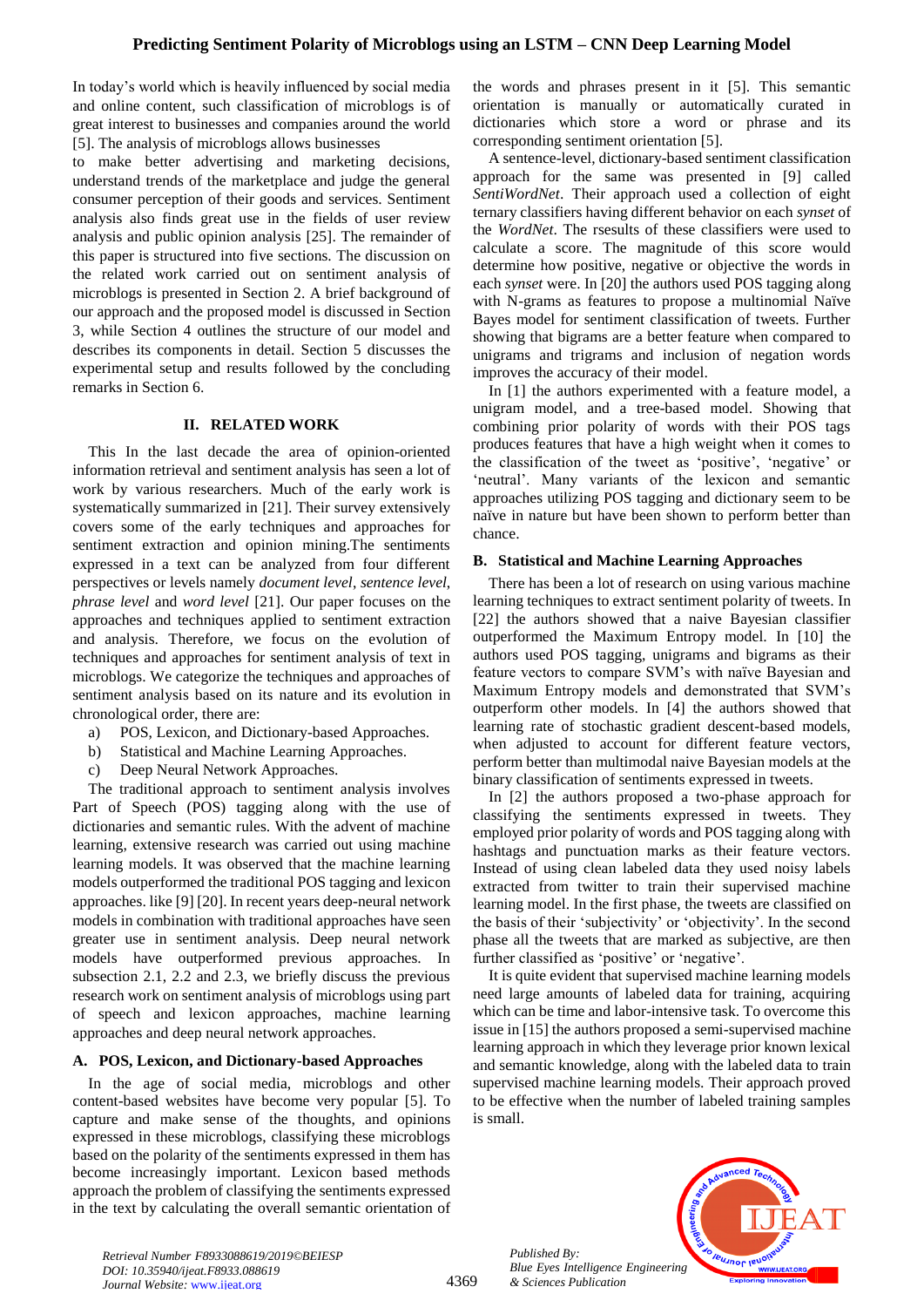

In [19] the authors proposed a three-step process to extract a set of feature vector from tweets. The set of features vectors consists of eight features that include POS tags, special keywords, negation, emoticons, number of positive and negative hashtags and frequency positive and negative keywords (Neethu and Rajasree, 2013). They then applied Naïve Bayes, SVM, Maximum, Entropy and Ensemble classifiers to test the classification accuracy of their feature vector and illustrated that their approach outperforms traditional lexicon and dictionary-based approaches.

#### **C. Deep Neural Network Approaches**

Neural networks are also an area of continued interest for sentiment extraction from microblogs like tweets, online reviews and web posts. In [23] the authors showed that an RNTN (Recursive Neural Tensor Network) approach outperforms all previous methods and reaches an accuracy of 80.7% on fine-grained sentiment prediction. While also successfully capturing negation of varying scopes on different sentiments [23]. In [7] the authors proposed a deep convolutional neural network model that carries out a sentiment analysis on the sentence-level, word-level, and character-level. Validating their model on the Stanford Twitter Sentiment (STS) and Stanford Sentiment Treebank (SSTb) corpora. With random word embeddings, their CharSCNN model reaches an accuracy of 85.7% in binary classification. Proving that deep CNN can reach the accuracy level of Recursive Neural Tensor Networks when classifying sentiments in microblogs.

In [26] the authors proposed an LSTM recurrent network for twitter sentiment prediction and showed that their model is effective at learning sentence-level representations, with a flexible compositional structure reaching an accuracy of 84% on predicting the polarity of the tweets in the STS corpora.

In [25] the authors applied a CNN-LSTM model for dimensional sentiment analysis of the text. Their model performs fine-grain sentiment analysis of microblogs by predicting the VA rating of sections of text they called 'regions'. Their model outperforms lexicon and regression models proposed in previous studies.

## **III. BACKGROUND**

In this paper, we present a supervised machine learning model that uses the binary categorical approach to represent and categorize sentiments in microblogs. The model uses an LSTM and a CNN layer in conjunction, to categorize movies reviews as 'positive' or 'negative' based on the sentiments expressed in them.

To better understand why our proposed model uses an LSTM and CNN layer in conjunction, we first briefly discuss the long-term dependency problem in Recurrent Neural Networks in subsection 3(A) and Convolutional Neural Networks in subsection 3(B).

#### **A. The Long-Term Dependency Problem in Recurrent Neural Networks (RNNs)**

RNNs are designed to be context preserving, this means that RNNs can remember relevant information about the data they have seen in the past and use it to make relevant prediction or classification [3]. RNNs work best when the distance between relevant information and the point of its application to make the prediction or classification is small [3]. Assume that an RNN model wants to predict the

underlined word in the sentence 'I am a citizen of India'. The distance between the relevant information (i.e. 'citizen') and the predicted word 'India' is small and hence an RNN model has a higher chance of predicting the word 'India' correctly.

RNNs in practice fail to make accurate predictions as this distance increases. In essence, they are unable to reliably maintain long-term dependencies between the data they have seen as the temporal space increases [3] [13]. Therefore, when asked to predict the underlined word in the sentence 'My hometown is in Tamil Nadu, which is a state in India and I speak Tamil'. RNNs are less likely to remember the association of the language 'Tamil' to the state 'Tamil Nadu' as the temporal space between the two words is fairly large.

LSTM is a variant of RNN and was designed to able to remember long-term dependencies of words and their context in sentences [12]. They are an elegant solution to the long-term dependency problem in RNNs. Microblogs often have a high temporal separation between the relevant information and its point of use due to the fragmented and informal style of language used [11]. This is why LSTMs perform better than RNNs at the classification of microblogs based on the sentiments expressed in them.

#### **B. Convolution Neural Network**

Convolutional Neural Networks were inspired by the human visual cortex and designed to perceive and extract features from images [6][14]. CNN's require little pre-processing of the image and no predesigned complex feature detectors. CNN's can learn these complex feature detectors with the use of basic feature detectors like edge, corner, blob, etc. The importance of a complex feature is determined by a set of learnable weights [6].

CNN in its essence is a deep neural network that can be broken down into a series of convolution and pooling layers [14]. The convolution layers extract the relevant convoluted features while the pooling layer reduces the size of the convoluted feature by performing downsampling. The downsampling ensures the extraction of the dominant features of the data and reduces the computational power needed to train the network. The convolution and pooling layers produce high-level features of the data passed through it [14]. Each data point is a non-linear combination of these high-level features. Then a fully connected neural network can be used to learn the non-linear dependencies among these high-level features for classification [6].

#### **IV. PROPOSED MODEL**

The architecture of the proposed  $LSTM - CNN$  model is shown in Figure 1. The proposed model consists of the following layers, input layer, embedding layer, LSTM layer, CNN layer, and a fully connected layer. The input layer passes individual reviews as a tokenized string of integers, to the embedding layer. The embedding layer is initialed with uniform weights which are learned by the model during the training phase. Each word embedding  $t$  produced by the embedding layer is passed through an LSTM layer. We can define a unit of LSTM at each time step  $t$  as a collection of vectors in  $\mathbb{R}^d$  consisting of an input gate  $i_t$ , forget gate  $f_t$ , output gate  $o_t$ , memory cell  $c_t$  and a hidden state  $h_t$ , where d is the magnitude of the memory dimension [12] [24]. The LSTM equations are given from

(1) through (6).

*& Sciences Publication* 

*Published By:*

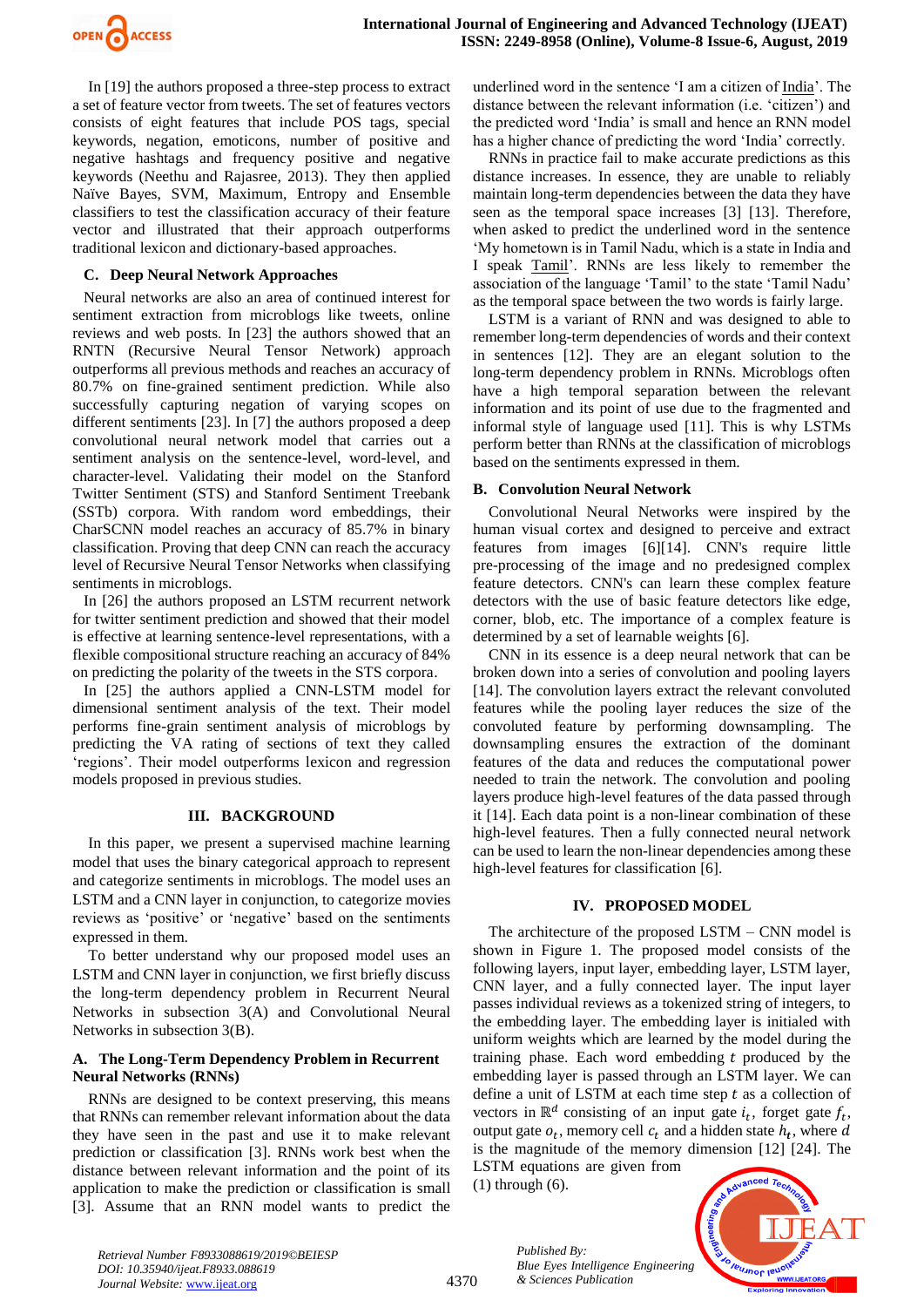$$
i_t = \sigma \left( W^{(i)} x_t + U^{(i)} h_{t-1} + b^{(i)} \right) \tag{1}
$$

$$
f_t = \sigma \left( W^{(f)} x_t + U^{(f)} h_{t-1} + b^{(f)} \right) \tag{2}
$$

$$
o_t = \sigma \left( W^{(o)} x_t + U^{(o)} h_{t-1} + b^{(o)} \right) \tag{3}
$$

$$
u_t = \tanh(W^{(u)}x_t + U^{(u)}h_{t-1} + b^{(u)}) \quad (4)
$$

$$
c_t = i_t \odot u_t + f_t \odot c_{t-1} \tag{5}
$$

$$
h_t = o_t \oplus \tanh(c_t) \tag{6}
$$
  
In the equations W, U, and h denote the two, we

In the equations,  $W, U$ , and  $b$  denote the two weight matrices and the bias vector for the input gate, output gate, forget gate, tanh layer, memory cell, and the hidden layer. While  $\sigma$  denotes the logistic sigmoid function and  $\odot$  denotes element-wise multiplication.

In an LSTM unit, the input gate is fed a new stream of data at each time step  $t$  and is responsible for making the decision on remembering the information it processes. While the forget gate is responsible for regulating the amount of information that should be removed from the memory cell.

We also apply a dropout function before each LSTM layer in order to curb overfitting. Finally, the encoding matrixes  $S_t \in \mathbb{R}^{d \times n}$  produced at each time step t, as output by the last LSTM layer is passed through a CNN layer. The CNN layer performs convolution on each encoding matrix  $S_t$  by applying a linear filter  $X$ , which is a weight matrix having a length  $d$  and region size  $l$ . The application of the linear filter on all possible sub-matrices of  $S_t$ , produces a feature map vector  $M_t$  at each time step t [14].

 $M_t = [m_1, m_2, m_3, ..., m_i]$ , where  $m_i = X \cdot S_{i:i+1}$  and  $i \in (1, n - l).$ (7)

On each feature map vector produced by the convolution layer, a one-dimensional global max pooling layer is applied, to generate the set of most important features . This is done by taking the maximum value from each feature map vector.

 $F = [f_1, f_2, f_3, \dots, f_i]$ , where  $f_i = \max(M_t)$  at each time step  $t$ . (8)

This feature set  $F$  is passed through a fully connected neural layer that uses a sigmoid activation function, to calculate the probability distribution over the two sentiment labels 'positive' or negative.



**Fig. 1.The Architecture of the proposed LSTM – CNN model**

## **V. DATASET AND EXPERIMENTAL SETUP**

This section is divided into two subsections. The details of the dataset used and the preprocessing applied to the data is briefly summarized in subsection 5(A). While the details of the experimental setup are discussed in subsection 5(B).

#### **A. The Dataset and Data Preprocessing**

We utilize the popular Stanford Large Movie Review dataset [17]. The dataset is a collection of 50,000 movie reviews extracted from IMBD and labeled with the polarity of the reviews as positive or negative using a score out of 10. A review with a score  $\geq 7$  is marked as positive while a review with a score  $\leq$  4 is marked as negative. The dataset has even number of positive and negative reviews. This ensures that random guessing only yields a 50% prediction accuracy. Further, the dataset has no more than 30 reviews per movie. Using the Stanford Large Movie Review Dataset, we create our dataset by randomly extracting 1000 reviews.

Our dataset is further processed by removing all references to screen names, extra spaces, tabs, newlines, URLs, and punctuations from the reviews. This is done to reduce the size of each review by removing words and characters and text that do not contribute to the context or polarity of the tweet. The dataset is then shuffled to avoid any element of bias or pattern. Further, the words of each review are hashed and vectorized as a string of semicolon-separated numbers. The final step in data preprocessing involves splitting the dataset in 90:10 ratio to form the training set of 900 reviews and validation set of 100 reviews.

## **B. Experimental Setup**

*Published By:*

*& Sciences Publication* 

To evaluate our proposed model, we compare it against CNN, LSTM, and CNN-LSTM. For a fair and balanced evaluation, the parameters of the models are kept identical. The Convolution layer in CNN, CNN-LSTM and our model has the same hyper-parameters. It uses a 'ReLu' activation function with a linear filter of length 3 and has 64 output dimensions. All the models are trained for 10 epochs with a batch size of 32 and use the binary cross-entropy loss function. All the experimental parameters are summarized in Table 2.



*Retrieval Number F8933088619/2019©BEIESP DOI: 10.35940/ijeat.F8933.088619 Journal Website:* www.ijeat.org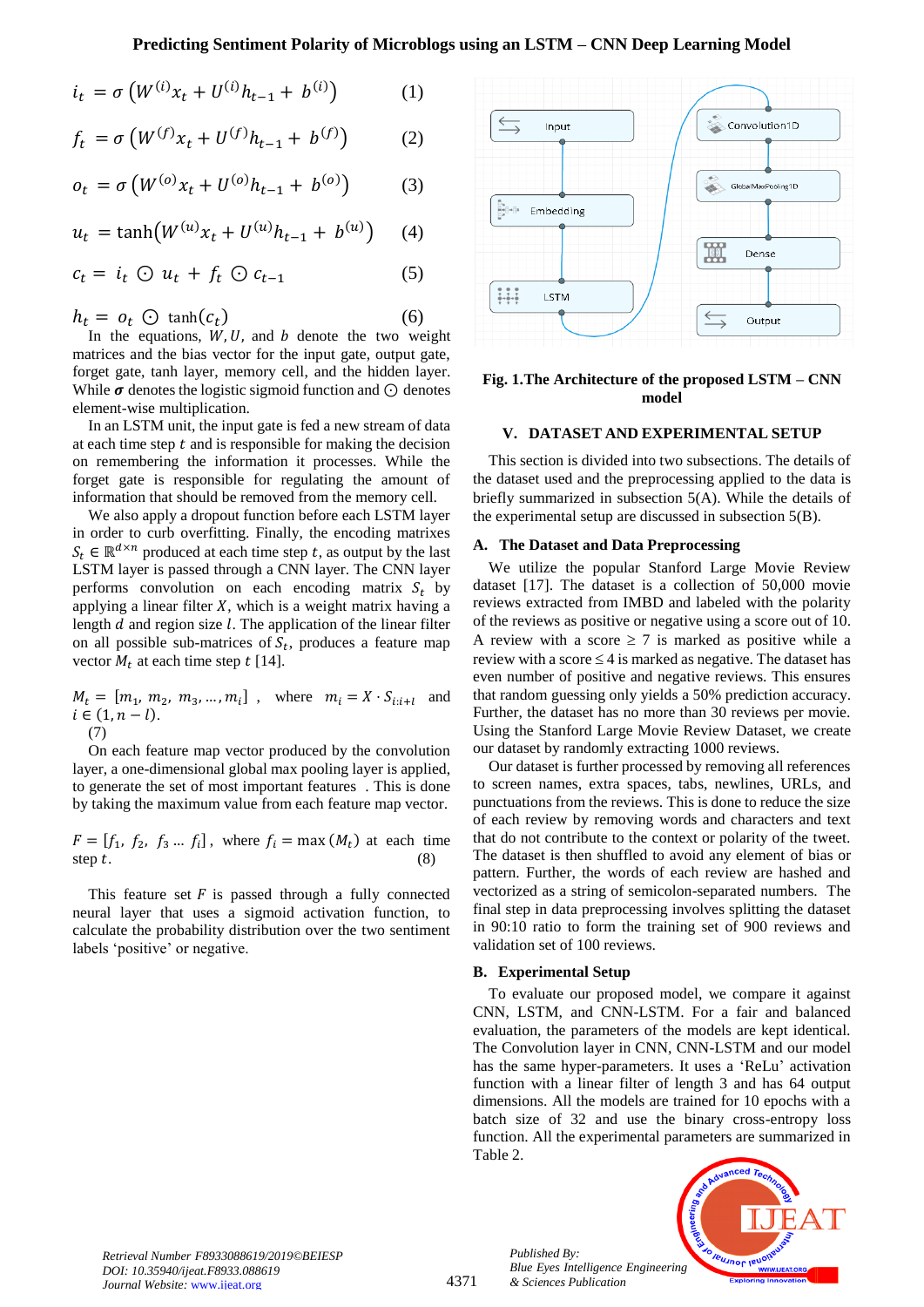

| <b>Parameter</b><br>s | <b>CNN</b>                                                      | <b>LSTM</b>                | <b>CNN-LST</b><br>М                                             | <b>Our Model</b>                                                  |
|-----------------------|-----------------------------------------------------------------|----------------------------|-----------------------------------------------------------------|-------------------------------------------------------------------|
| Training set          | 900 reviews                                                     | 900 reviews                | 900 reviews                                                     | 900 reviews                                                       |
| Validation<br>set     | 100 reviews                                                     | 100 reviews                | 100 reviews                                                     | 100 reviews                                                       |
| Epoch                 | 10                                                              | 10                         | 10                                                              | 10                                                                |
| <b>Batch Size</b>     | 32                                                              | 32                         | 32                                                              | 32                                                                |
| Learning<br>Rate      | 0.001                                                           | 0.001                      | 0.001                                                           | 0.001                                                             |
| Loss<br>Function      | Binary<br>Crossentrop                                           | Binary<br>Crossentrop<br>V | Binary<br>Crossentrop                                           | Binary<br>Crossentrop<br>v                                        |
| Convolutio<br>n layer | Activation:<br>ReLu<br>Filter<br>Length: 3<br>Output Dim:<br>64 |                            | Activation:<br>ReLu<br>Filter<br>Length: 3<br>Output Dim:<br>64 | Activation:<br>ReLu<br>Filter<br>Length: $3$<br>Output Dim:<br>64 |

#### **Table- II: Experimental setup and parameters used**

#### **VI. RESULTS**

We use average training accuracy and validation accuracy, as the parameters to compare the different models. The comparisons of the training accuracy of our model against other neural networks models we trained on our dataset are shown in Figure 2. As can be seen in Figure 2, our model achieves similar training accuracy to both LSTM and CNN-LSTM, while it performs much better in training than CNN.



## **Fig. 2.Training Accuracy vs Sample of different models on our dataset**

While Figure 3 shows a comparison of the validation accuracy of each model. It is evident from the comparison in Figure 3 that our model achieves comparatively higher validation accuracy overall epochs than the other models. Our model achieves a peek validation accuracy of 84.37% on our dataset. It consistently performs better than the popular CNN-LSTM model. Emboldened by the results we applied our model on the complete Stanford Large Movie Review dataset [17] and achieved a final validation accuracy of 87.92%. as shown in Figure 4.



**Fig. 3.Validation Accuracy vs Epoch of different models on our dataset**



## **Fig. 4.Validation Accuracy vs Epochs of our model on the complete Stanford Large Movie Review Dataset (50,000 tweets)**

The comparison of our model with previous approaches for sentiment classification of movie reviews is shown in Table 3. Our model outperforms other Maximum Entropy, Naïve Bayes, SVM and Markov Blanket classifier models utilizing high-level features like unigrams, bigrams, n-grams or minimum cut based subjectivity summarizations. Our model produces state-of-the-art results and outperforms lexicon, machine learning and simple neural network approaches with the use of pre-trained high-level feature vectors.

**Table- II: Comparison of previous approaches for document-level sentiment classification of movie reviews extracted from IMDb.**

| <b>Studies</b>                    | <b>Techniques Applied</b>                                            | <b>Features</b>                                                               | <b>Accuracy</b> |
|-----------------------------------|----------------------------------------------------------------------|-------------------------------------------------------------------------------|-----------------|
| Pang et<br>al. 2002               | Maximum Entropy,<br>Naïve Bayes and<br><b>Support Vector Machine</b> | Unigrams,<br>Bigrams,<br>frequency,<br>position and<br>feature presence       | 82.9%           |
| Pang et<br>al. 2004               | Naïve Bayes and<br><b>Support Vector Machine</b>                     | Sentence level<br>subjectivity<br>summarizations<br>based on<br>minimum cuts. | 86.4%           |
| Bai et al.<br>2005                | Two-stage Markov<br><b>Blanket Classifier</b>                        | Dependency<br>among words                                                     | 87.5%           |
| Kennedy<br>and<br>Inkpen,<br>2005 | <b>Support Vector Machine</b><br>and term counting                   |                                                                               | 86.2%           |
| A.I.<br>Mass et<br>al. 2011       | Hybrid<br>supervised-unsupervised<br>model                           | Without<br>Additional<br>Unlabeled data<br>and Bag of<br>Words                | 87.44%          |
| <b>This</b><br>Work               | <b>LSTM-CNN</b>                                                      | Sentence-Level<br><b>Summarization</b>                                        | 87.92%          |

#### **VII. CONCLUSION**

In this paper, we present a deep neural network model for document-level sentiment classification of movie reviews in the Stanford Large Movie Review Dataset [17]. Our model utilizes an LSTM layer to effectively capture the set of local and global contextual dependencies in a review. The CNN layer then extracts a set of features, using which the model learns to classify a review as 'positive' or 'negative' based on the sentiments expressed in it.





*Retrieval Number F8933088619/2019©BEIESP DOI: 10.35940/ijeat.F8933.088619 Journal Website:* www.ijeat.org